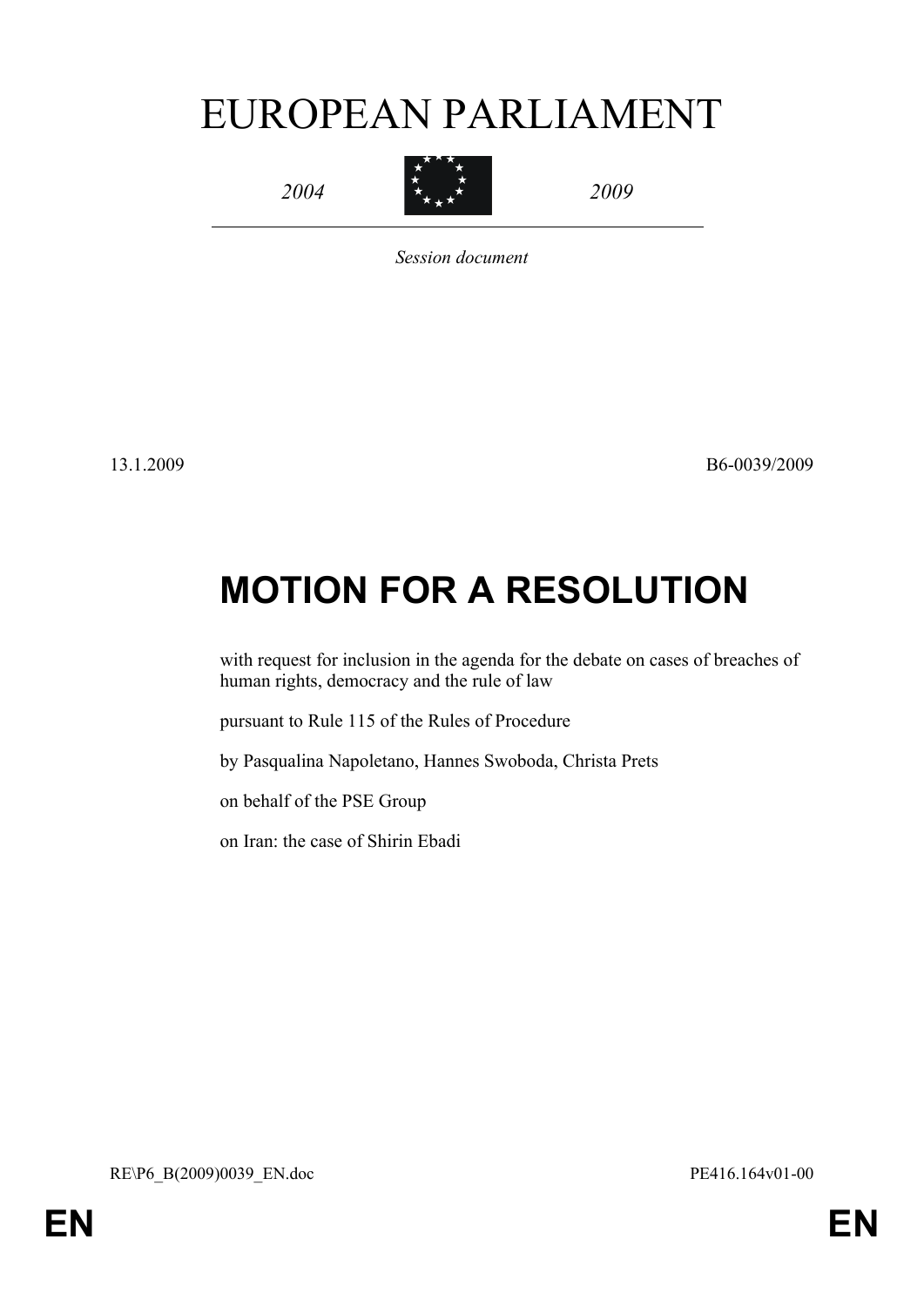#### **B6-0039/2009**

## **European Parliament resolution on Iran: the case of Shirin Ebadi**

## *The European Parliament*,

- having regard to its previous resolutions on Iran, notably those concerning human rights,

-having regard to the 3rd inter-parliamentary meeting between the European Parliament and the Majlis (Parliament) of the Islamic Republic of Iran , held in Brussels on 4 and 5 November 2008 and the report thereon,

- having regard to the Declaration of 22 December 2008 by the Presidency on behalf of the European Union on the closure by Iranian police of the Human Rights Defenders Centre (HRDC) led by the lawyer and 2003 Nobel Prize Laureate Shirin Ebadi,

- having regard to the statement of 3 January 2009 by the UN Secretary General on harassment and persecution against Mrs. Shirin Ebadi and her safety and security,

- having regard to the resolutions of the General Assembly of the United Nations, and, in particular, resolution 63/191of 18 December, 2008, on the situation of human rights in the Islamic Republic of Iran,

- having regard to the United Nations of the Declaration on Human Rights Defenders adopted on 9 December 1998,

- having regard to Rule 115(5) of its Rules of Procedure,

 A. whereas the general human rights situation in Iran has continued to deteriorate since 2005 in all areas and aspects,

B. whereas on 21 December 2008 Iranian officials prevented a planned celebration of the 60th anniversary of the Universal Declaration of Human Rights and forced the closure of the Defenders of Human Rights Center (DHRC), which Mrs. Shirin Ebadi helped found,

C. whereas on 29 December 2008 officials identifying themselves as tax inspectors arrived at Mrs. Ebadi's private law office in Tehran and removed documents and computers despite her protests that the material contained protected lawyer-client information,

D. whereas on 1 January 2009 a mob of about 150 people demonstrated outside her home chanting slogans against Mrs. Ebadi and tore down the sign on her law office, which is in the same building, and marked the building with graffiti,

E. whereas there is increasing evidence that the Iranian authorities' persecution of Ebadi has intensified because of her contact with UN human rights officials and their use of information provided by her center in a UN report on the situation of human rights in Iran,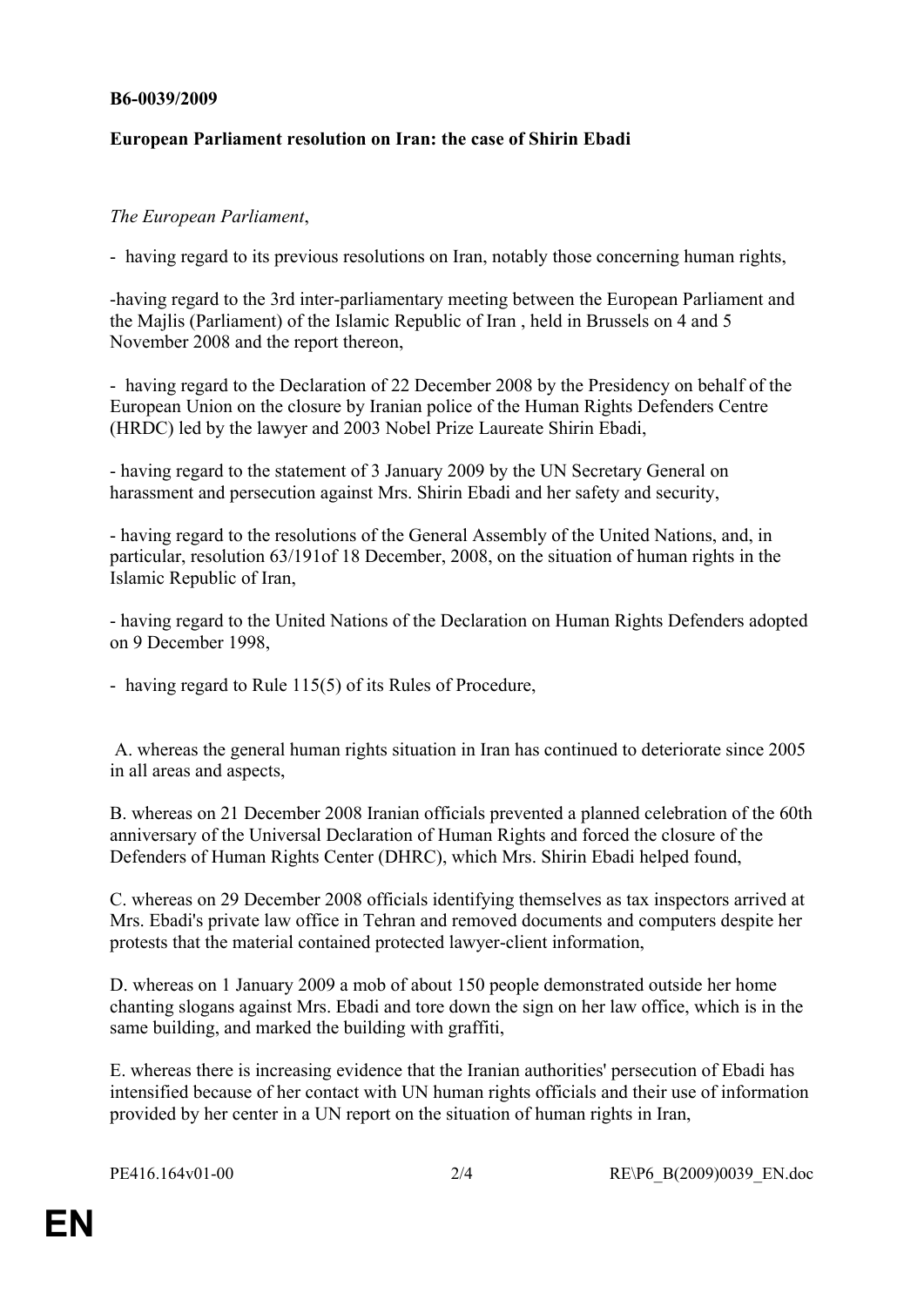F. whereas the government and the authorities of Iran have an affirmative obligation to protect human rights advocates; the United Nations Declaration on Human Rights Defenders, which the UN General Assembly adopted by consensus in 1998, declares that states "shall take all necessary measures to ensure the protection by the competent authorities of [human rights defenders] against any violence, threats, retaliation, de facto or de jure adverse discrimination, pressure or any other arbitrary actions" as a consequence of their legitimate effort to promote human rights,

 1. Condemns in the strongest terms Iran's closure of Nobel Prize Laureat Shirin Ebadi's office and points out that the raid by Iranian security forces in the Tehran 'Defenders of Human Rights Center' (DHRC) is a broader attempt to silence Iran's human rights community;

2. Expresses its serious concern that the continuing persecution, threats and attacks against Mrs. Ebadi not only endanger her safety and security, but also put all Iranian civil society activists and human right defenders in peril;

3. Underlines that the closing of the 'Defenders of Human Rights Center (DHRC) is not an attack on Mrs Shirin Ebadi and human rights defenders in Iran, but an attack on the entire international human rights community of which she is an influential and leading member.

4. Calls on the Iranian government to take all necessary steps to ensure Ebadi's safety and her ability to continue her human rights work

5. Calls on the Iranian authorities to uphold their international human rights commitments, and more specifically the right of peaceful assembly enshrined by the International Covenant on Civil and Political Rights Iran signed and ratified by Iran; also calls on Iran to authorise the re-opening of the Human Rights Defenders Centre and to grant it the legal status it has sought for many years.

6. Reiterates its concern regarding the persecution and imprisonment of citizens in Iran who engage in the defence of human rights and who campaign against death penalty, frequently being charged with so-called activities against national security; also calls on Iran to end the harassment, intimidation, and persecution of political opponents and human right defenders, including by releasing persons imprisoned arbitrary or on the basis of their political views and to end impunity for human rights violation;

 7. Calls upon the Council and the Commission to closely monitor developments in Iran and also to raise concrete cases of human rights abuses as the basic condition for progress in EU-Iran economic and trade relations;

8. Calls on the Presidency of the Council and the Member States' diplomatic representatives in Iran urgently to undertake concerted action with regard to the abovementioned concerns;

9. Instructs its President to forward this resolution to the Council, the Commission, the governments and parliaments of the Member States, the UN Commission on Human Rights, the Head of the State Supreme Court of Iran and the government and parliament of the Islamic Republic of Iran.